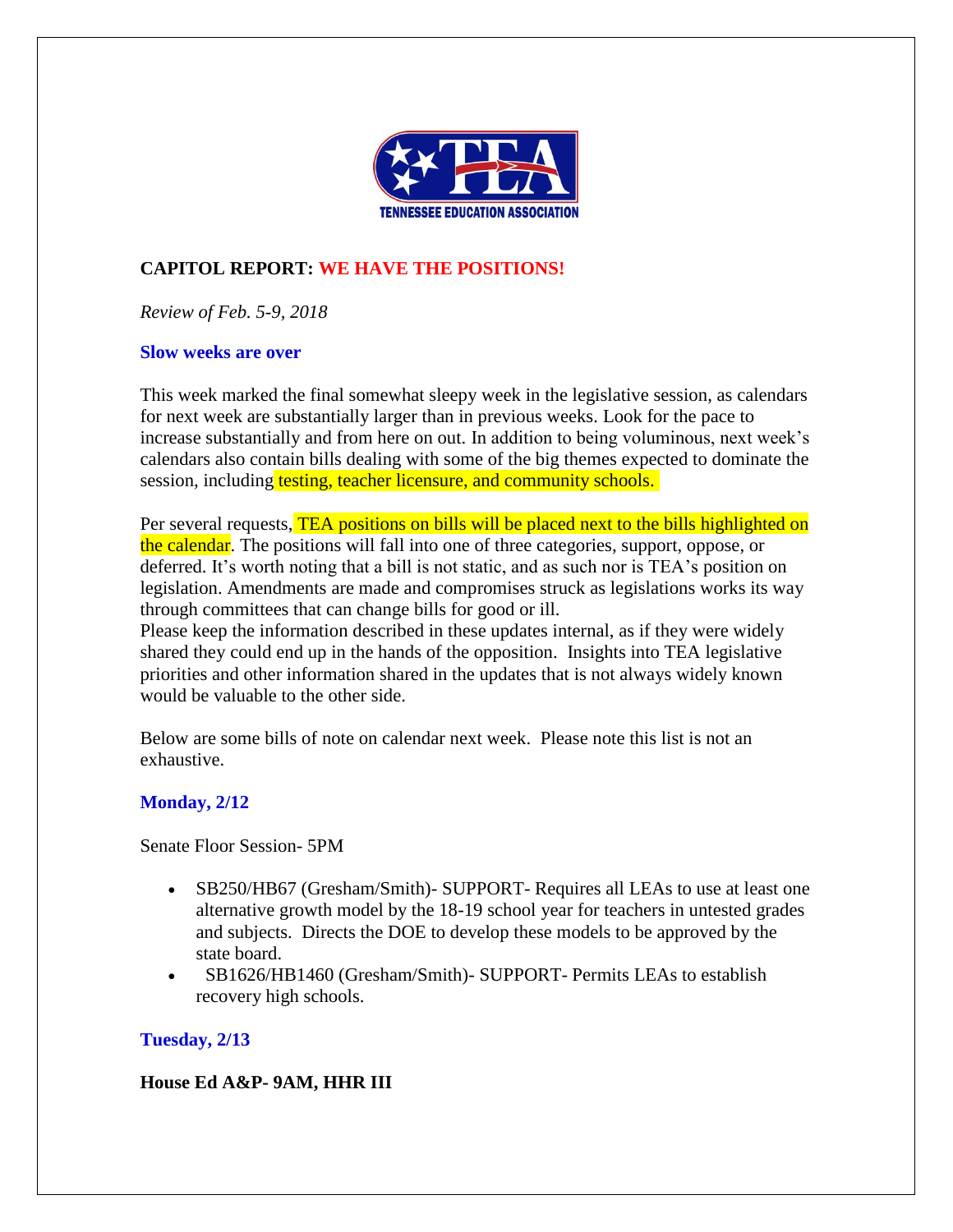• HB1527/SB1624 (Parkinson/Gresham)- DEFERRED- The bill was amended in sub so that no new criminal offense is created for altering a transcript, it now references an existing offense. The bill only now requires LEAs have a policy on altering transcripts and protects whistleblowers.

## **House Ed I&P- Noon, HHR I**

- HB1529/SB1804 (Terry/Ketron) SUPPORT Exempts teachers from states with reciprocity agreements from having to take the Praxis to get a TN teaching license if they receive a 4 or 5 evaluation for two years.
- HB1570/SB1664 (Brooks, H/Dickerson) SUPPORT Prohibits a charter from operating outside the jurisdiction of the authorizing LEA.

### **House Ed A&P Sub- 3PM, HHR V**

- HB2099/SB2012 (Reedy/Gresham)- DEFERRED- Requires all final licensure actions taken by the SBE to be posted on its website and that they be transmitted to the NASDTEC national clearinghouse.
- HB1955/SB863 (Parkinson/Gresham)- SUPPORT- Prohibits use of students who have not registered within 21 days of the start of school when calculating graduation rate of that school.
- HB2060/SB2571 (Smith/Hensley)- DEFERRED- Establishes a three year pilot for six schools to participate in a program to improve parent-teacher engagement in grades K-2.

### **Wednesday, 2/14**

### **House Ed I&P Sub- 1:30PM, HHR II**

- HB2247/SB1835 (Faison/Southerland)- SUPPORT- Requires that at least 30% of all questions on state mandated tests be non-redundant items that have not appeared on the test in the last two years. Changes current requirement of 70% in the last four years in grades 3-8 and last three years in high school.
- HB1863/SB1843 (Akbari/Gresham)- DEFERRED- Requires the DOE to report annually, broken out by subgroup, all students in reading, language arts, and math, who are taught in two consecutive years by teachers receiving a 1 or 2 on their evaluations.
- HB1686/SB1854 (Smith/Massey)- SUPPORT- Establishes a one year pilot for the new pre-k and kindergarten portfolio system. Directs the DOE to engage in broader engagement with practitioners when developing new standards.
- HB1534/SB1898 (Forgety/Gresham) DEFERRED- Requires LEAs to develop policies relative to weighting a student's score on TCAP on their final grade in grades 3-8. Specifies range of weight percentages.
- HB1535/SB1897 (Forgety/Gresham) DEFERRED- Requires LEAs to develop policies relative to weighting a student's EOC score on their final grade. Permits